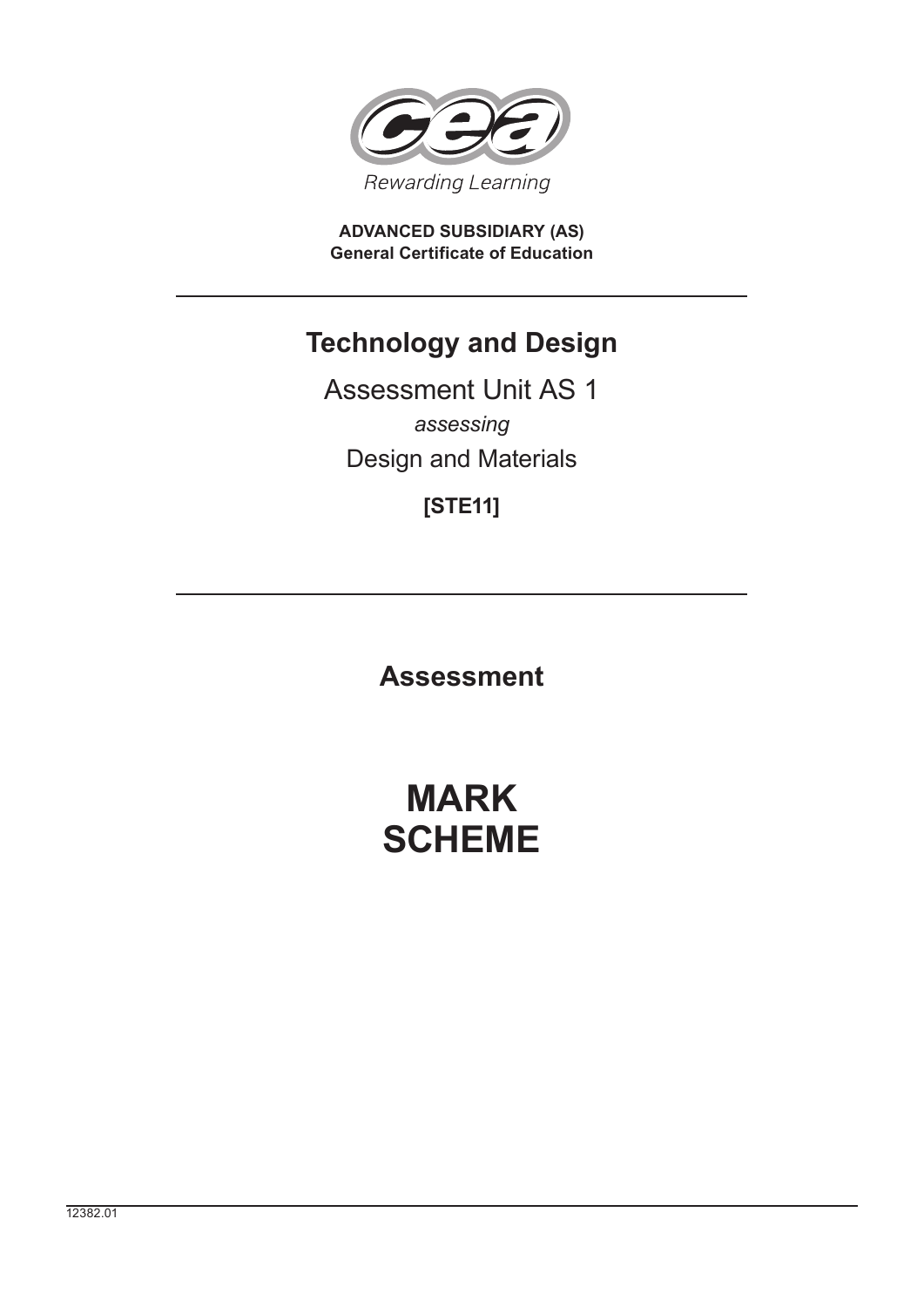## **General Marking Instructions**

### *Introduction*

The main purpose of the mark scheme is to ensure that examinations are marked accurately, consistently and fairly. The mark scheme provides teachers with an indication of the nature and range of candidates' responses likely to be worthy of credit. It also sets out the criteria which they should apply in allocating marks to candidates' responses.

#### *Assessment objectives*

Below are the assessment objectives for GCE Technology and Design.

Candidates should be able to:

- AO1 Demonstrate specific knowledge and understanding, be able to apply that knowledge and understanding in combination with appropriate skills in their designing, communicate ideas and outcomes, and demonstrate strategies for evaluation.
- **AO2** Apply skills, knowledge and understanding of relevant materials to produce suitable and appropriate outcomes; communicate ideas and outcomes, and demonstrate strategies for evaluation.

#### **Quality of candidates' responses**

In marking the examination papers, teachers should be looking for a quality of response reflecting the level of maturity which may reasonably be expected of a 17- or 18-year-old which is the age at which the majority of candidates sit their GCE examinations.

#### *Flexibility in marking*

**Mark schemes are not intended to be totally prescriptive. No mark scheme can cover all the responses which candidates may produce. In the event of unanticipated answers, teachers are expected to use their professional judgement to assess the validity of answers**. You must not draw inferences or interpret what you think the candidate has meant.

Teachers should carefully read and consider every response.

#### *Positive marking*

Teachers are encouraged to be positive in their marking, giving appropriate credit for what candidates know, understand and can do rather than penalising candidates for errors or omissions. Teachers should make use of the whole of the available mark range for any particular question and be prepared to award full marks for a response which is as good as might reasonably be expected of a 17- or 18-year-old GCE candidate.

#### *Awarding zero marks*

Marks should only be awarded for valid responses and no marks should be awarded for an answer which is completely incorrect or inappropriate.

#### *Marking Calculations*

In marking answers involving calculations, teachers should apply the 'error carried forward' rule so that candidates are not penalised more than once for a computational error. To avoid a candidate being penalised, marks can be awarded where correct conclusions or inferences are made from their incorrect calculations. Award full marks if a candidate gives the correct answer but does not show the working out.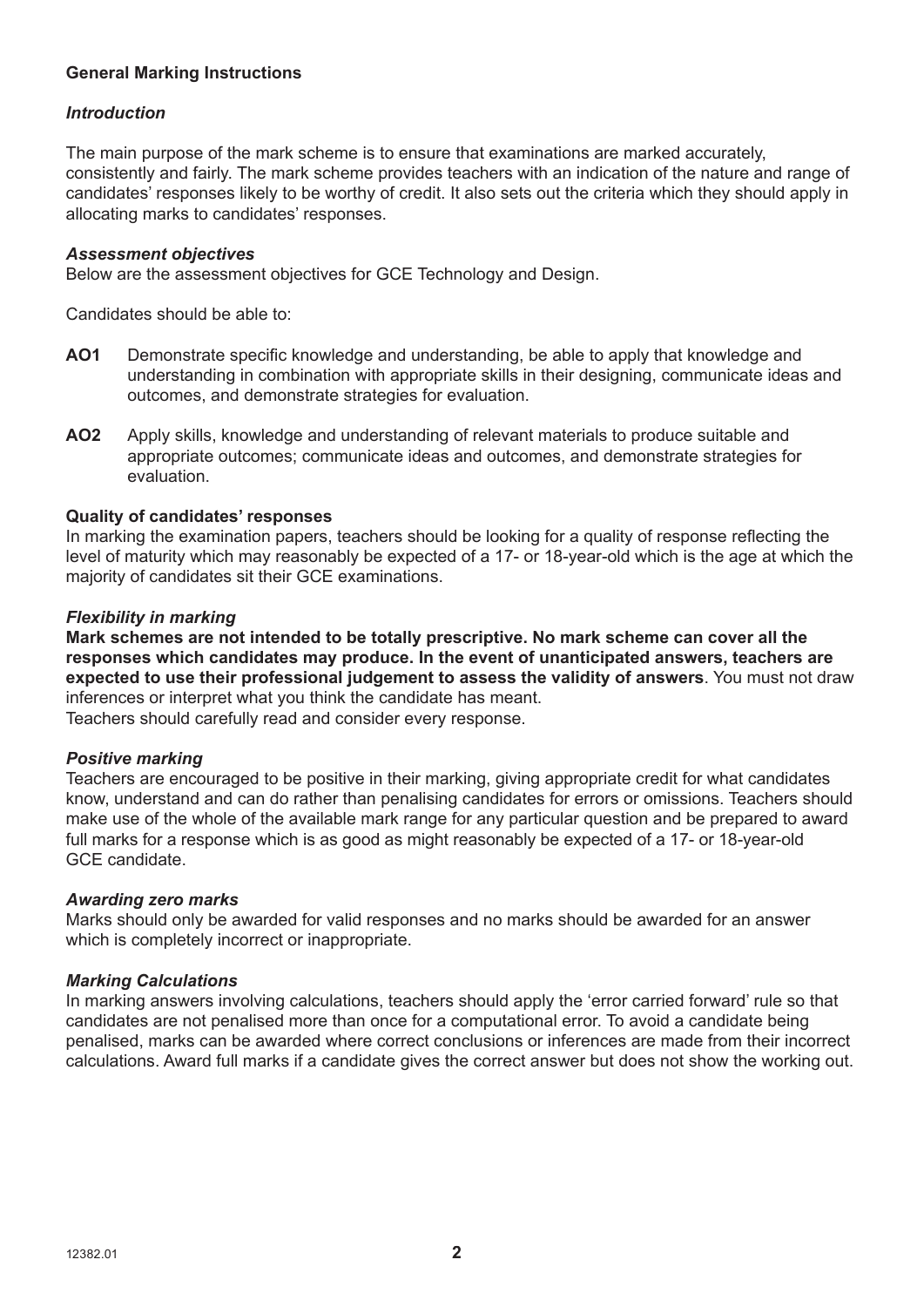#### *Types of mark schemes*

Mark schemes for tasks or questions which require candidates to respond in extended written form are marked on the basis of levels of response which take account of the quality of written communication.

Other questions which require only short answers are marked on a point for point basis with marks awarded for each valid piece of information provided.

#### *Bands of response*

Tasks and questions requiring candidates to respond in extended writing are marked in terms of bands of response. In deciding which mark to award, teachers should look for the "best-fit", bearing in mind that weakness in one area may be compensated for by strength in another.

In deciding which mark within a particular **band** to award to any response, teachers are expected to use their professional judgement.

The following guidance is provided to assist teachers.

**Level 1:** Response which merits inclusion in the band and should be awarded one mark. *Level 2:* Response which merits inclusion in the band and should be awarded two marks.

#### *Quality of written communication*

Quality of written communication is taken into account in assessing candidates' responses to all tasks and questions that require them to respond in extended written form. These tasks and questions are marked on the basis of bands of response. The description for each band of response includes reference to the quality of written communication.

For conciseness, quality of written communication is distinguished within levels of response as follows:

Band 1: Quality of written communication is basic.

- Band 2: Quality of written communication is satisfactory.
- Band 3: Quality of written communication is good.
- Band 4: Quality of written communication is excellent.

In interpreting these band descriptions, teachers should refer to the more detailed guidance provided by question 6.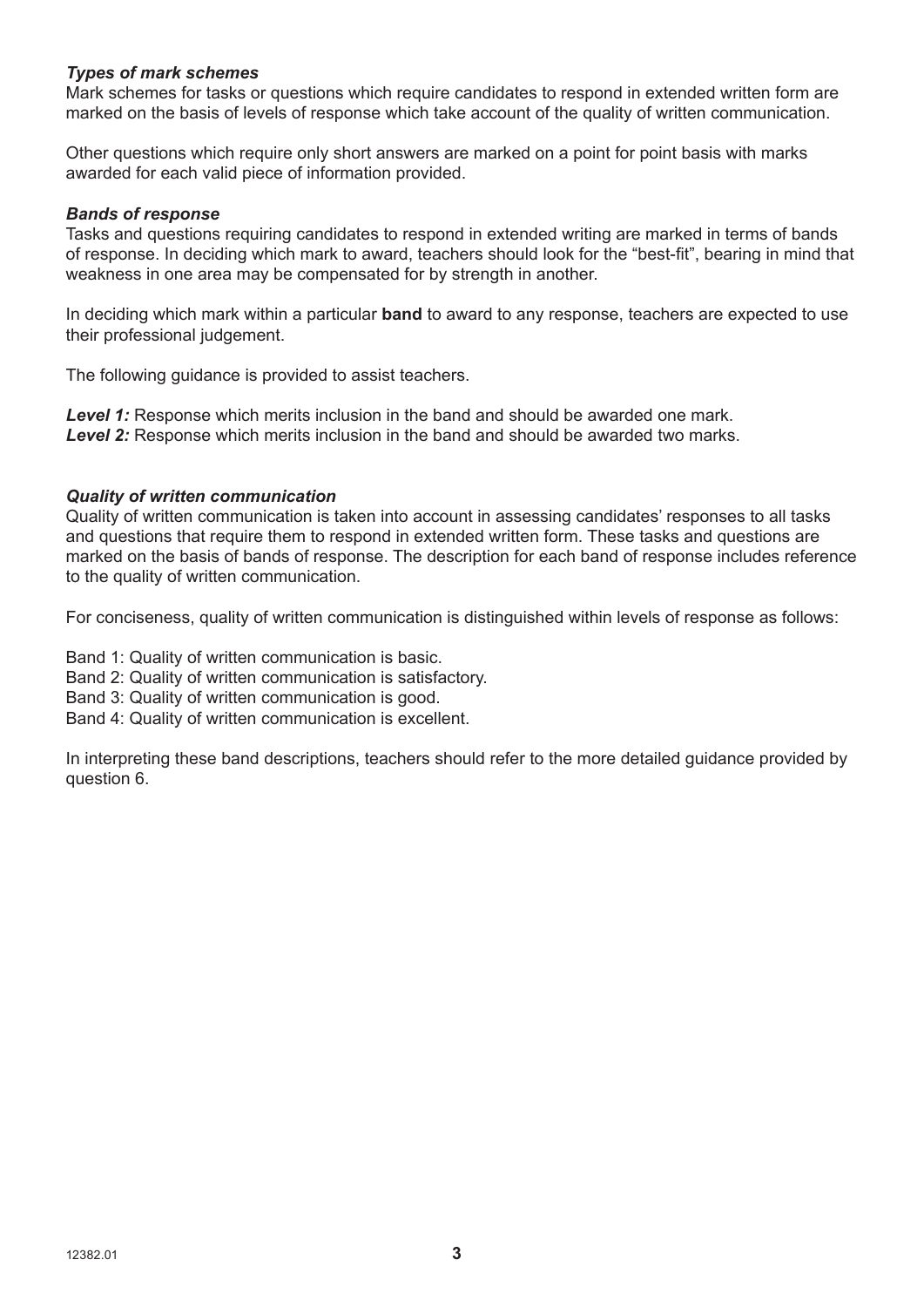| 1            | (a) | The term elasticity refers to the ability of a material to flex, bend and be<br>deformed [1] and return to its original shape once the forces are<br>removed. [1]<br>$(2 \times [1])$ | $[2]$ | <b>AVAILABLE</b><br><b>MARKS</b> |
|--------------|-----|---------------------------------------------------------------------------------------------------------------------------------------------------------------------------------------|-------|----------------------------------|
|              |     | Any one specific product which requires this property for example:                                                                                                                    |       |                                  |
|              |     | Fishing rod [1]<br>$\bullet$<br>Dog ball thrower [1]<br>٠<br>$(1 \times [1])$                                                                                                         | $[1]$ |                                  |
|              |     | Correct alternative responses should be given full credit.                                                                                                                            |       |                                  |
|              |     | (b) Toughness is the ability of a material to withstand sudden shocks or<br>blows [1] whereas hardness is the ability of a material to resist<br>indentation. [1]                     |       |                                  |
|              |     | $(2 \times [1])$                                                                                                                                                                      | $[2]$ | 5                                |
|              |     | Correct alternative responses should be given full credit.                                                                                                                            |       |                                  |
| $\mathbf{2}$ |     | (a) Any one main reason why (HDPE) is used for milk, juice and water bottles<br>for example:                                                                                          |       |                                  |
|              |     | Stiff material [1]<br>$\bullet$<br>Can be sterilised [1]<br>$\bullet$<br>$(1 \times [1])$                                                                                             | $[1]$ |                                  |
|              |     | Correct alternative responses should be given full credit.                                                                                                                            |       |                                  |
|              | (b) | Any one specific application for the use of acrylic for example:                                                                                                                      |       |                                  |
|              |     | Illuminated signs [1]<br>$\bullet$<br>Rear car lights [1]<br>$\bullet$<br>$(1 \times [1])$                                                                                            | $[1]$ |                                  |
|              |     | Correct alternative responses should be given full credit.                                                                                                                            |       |                                  |
|              |     | (c) Any two main reasons why polystyrene is used for packaging for example:                                                                                                           |       |                                  |
|              |     | Very tough [1]<br>$\bullet$<br>Lightweight material suitable for packaging [1]<br>Can be easily shaped to meet specific requirements<br>$\bullet$<br>for packaging [1]                |       |                                  |
|              |     | $(2 \times [1])$                                                                                                                                                                      | $[2]$ | 4                                |
|              |     | Correct alternative responses should be given full credit.                                                                                                                            |       |                                  |
|              |     |                                                                                                                                                                                       |       |                                  |
|              |     |                                                                                                                                                                                       |       |                                  |
|              |     |                                                                                                                                                                                       |       |                                  |
|              |     |                                                                                                                                                                                       |       |                                  |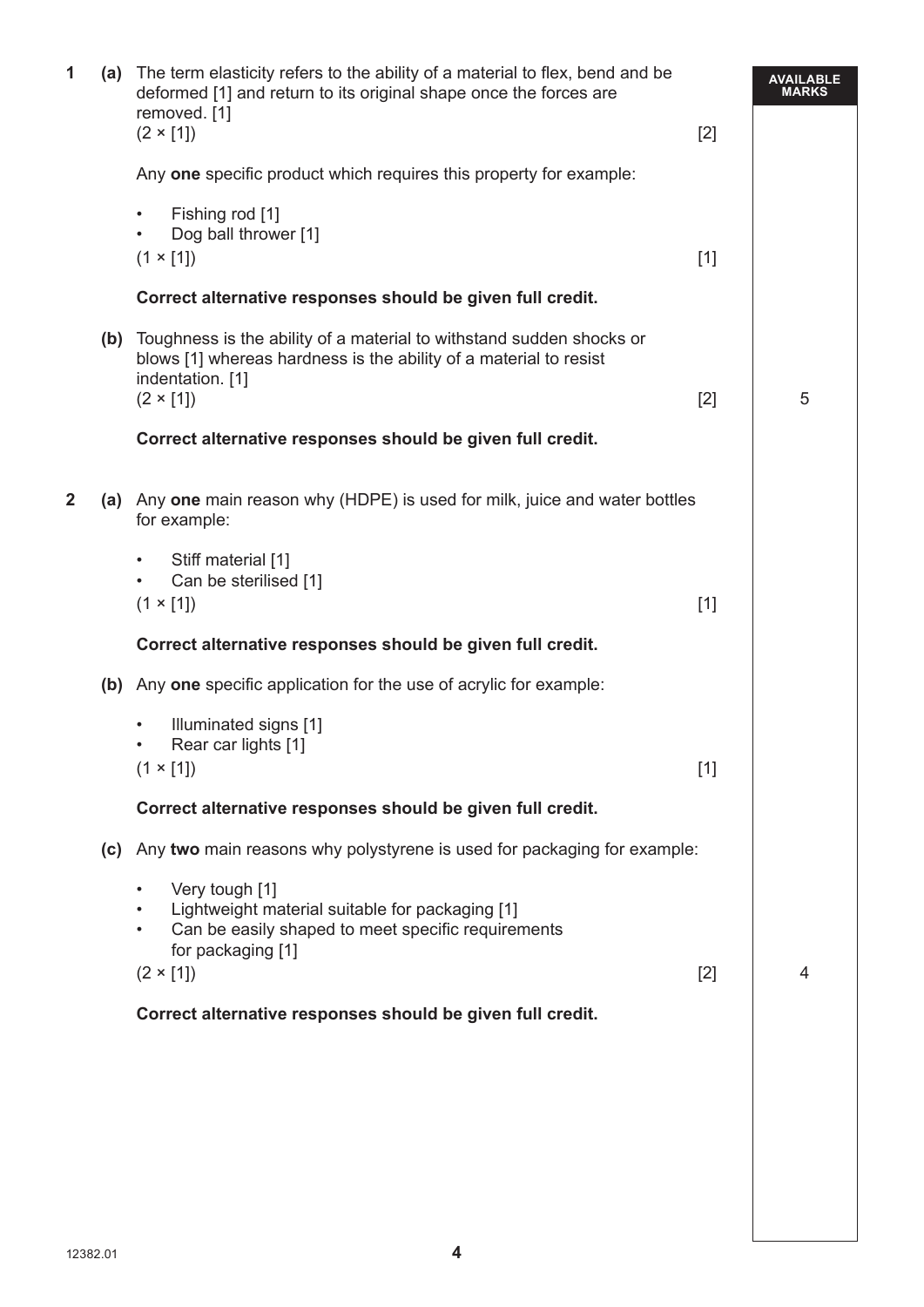**3 (a)** An annotated sketch to include the following: Punch, die, material and component.

#### **AVAILABLE MARKS**

|   |     | band                                                       | <b>Response Description</b>                                                                                                                                                                                                                                                                                                                                                                                         | <b>Mark</b><br>band            |
|---|-----|------------------------------------------------------------|---------------------------------------------------------------------------------------------------------------------------------------------------------------------------------------------------------------------------------------------------------------------------------------------------------------------------------------------------------------------------------------------------------------------|--------------------------------|
|   |     |                                                            | When a response is not worthy of credit, a [0] mark should be awarded.                                                                                                                                                                                                                                                                                                                                              |                                |
|   |     | $\mathbf{1}$                                               | Basic sketch lacking detail.                                                                                                                                                                                                                                                                                                                                                                                        | $\mathbf{1}$                   |
|   |     | $\overline{2}$                                             | Both the sketch and the annotation are good. Most of<br>the main elements of the blanking process are included.                                                                                                                                                                                                                                                                                                     | 2                              |
|   |     | 3                                                          | Detailed annotated sketch with all the main elements of<br>the blanking process included.                                                                                                                                                                                                                                                                                                                           | 3                              |
|   |     | gap in the rollers. [1]<br>$(2 \times [1])$                | (b) Explanation of the rolling process - The pair of metal rollers rotate in<br>opposite directions to one another [1] to allow a piece of metal to be reduced<br>in cross sectional area or shaped through deformation as it passes through a                                                                                                                                                                      | $\overline{[3]}$<br>5<br>$[2]$ |
|   |     |                                                            | Correct alternative responses should be given full credit.                                                                                                                                                                                                                                                                                                                                                          |                                |
| 4 | (a) | $(2 \times [1])$                                           | The term creativity refers to the use of imagination or original ideas [1] to<br>create a product which is innovative and inspirational. [1]                                                                                                                                                                                                                                                                        | $[2]$                          |
|   |     |                                                            | Correct alternative responses should be given full credit.                                                                                                                                                                                                                                                                                                                                                          |                                |
|   | (b) | $\bullet$<br>$\bullet$<br>$(2 \times [1])$                 | Any two main reasons why it is important for the company to focus on<br>product review and testing for example:<br>Product review will give them customer feedback which may help guide<br>improvement. [1]<br>Positive product reviews may help boost promotion and sales figures. [1]<br>Testing will give them valuable information on the performance of the<br>product which can also direct improvements. [1] | $[2]$<br>$\overline{4}$        |
|   |     |                                                            | Correct alternative responses should be given full credit.                                                                                                                                                                                                                                                                                                                                                          |                                |
| 5 |     |                                                            | (a) Any two main specific properties associated with (PEEK) for example:                                                                                                                                                                                                                                                                                                                                            |                                |
|   |     | $\bullet$<br>$\bullet$<br>$\bullet$<br>$(2 \times [1])$    | Exceptional chemical wear [1]<br>Excellent strength [1]<br>Excellent dimensional stability over a wide range of temperatures [1]                                                                                                                                                                                                                                                                                    | $[2]$                          |
|   |     |                                                            | Correct alternative responses should be given full credit.                                                                                                                                                                                                                                                                                                                                                          |                                |
|   |     | for example:<br>$\bullet$<br>$\bullet$<br>$(1 \times [1])$ | (b) Any one specific application for the use of polyphenylsulfone (PPSU)<br>Plumbing fittings [1]<br>Dental and surgical instrument handles [1]                                                                                                                                                                                                                                                                     | $[1]$                          |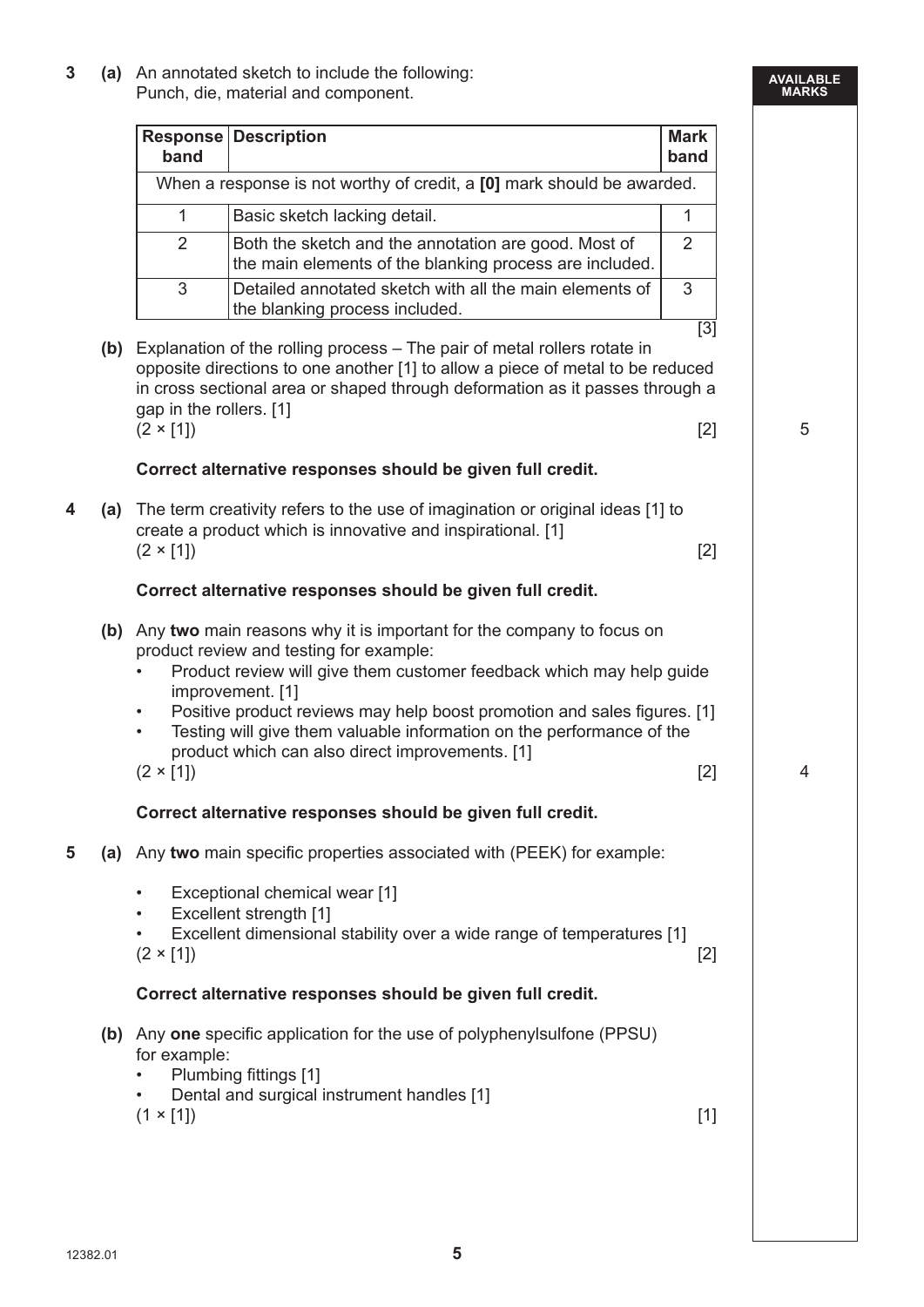**AVAILABLE MARKS** Any **one** main specific property associated with (PPSU) which would make it suitable for an example such as plumbing fittings: Good resistance to heat [1] **Excellent stability [1]**  $(1 \times [1])$  4  **Correct alternative responses should be given full credit. 6** Computer- integrated manufacture (CIM).  **Bands of response** Tasks and questions requiring candidates to respond in extended writing are marked in terms of bands of response. In deciding which mark to award, teachers should look for the "best-fit", bearing in mind that weakness in one area may be compensated for by strength in another. In deciding which mark within a particular band to award to any response, teachers are expected to use their professional judgement. The following guidance is provided to assist teachers.  **Level 1**: Response which merits inclusion in the band and should be awarded one mark. **Level 2**: Response which merits inclusion in the band and should be awarded two marks. **Indicative content** Quality control: Computers are used in an integrated way to select and carry out quality control checks on components or products. Feedback from the quality control checks can be used to make changes to the manufacturing process or inform or alert the department dealing with source suppliers of potential issues. Manufacturing: Computers are used in an integrated way in order to analyse a CAD drawing and create the control program in order to run machines such as laser cutters, routers, mills and lathes. In addition computers are used to monitor the manufacturing of components or product levels and make changes based on feedback. Assembly: Computers are used in an integrated way in order help select, move and position components for final assembly. In addition the CIM system can process feedback and help prevent continued mistakes by initiating corrective steps throughout the assembly stage.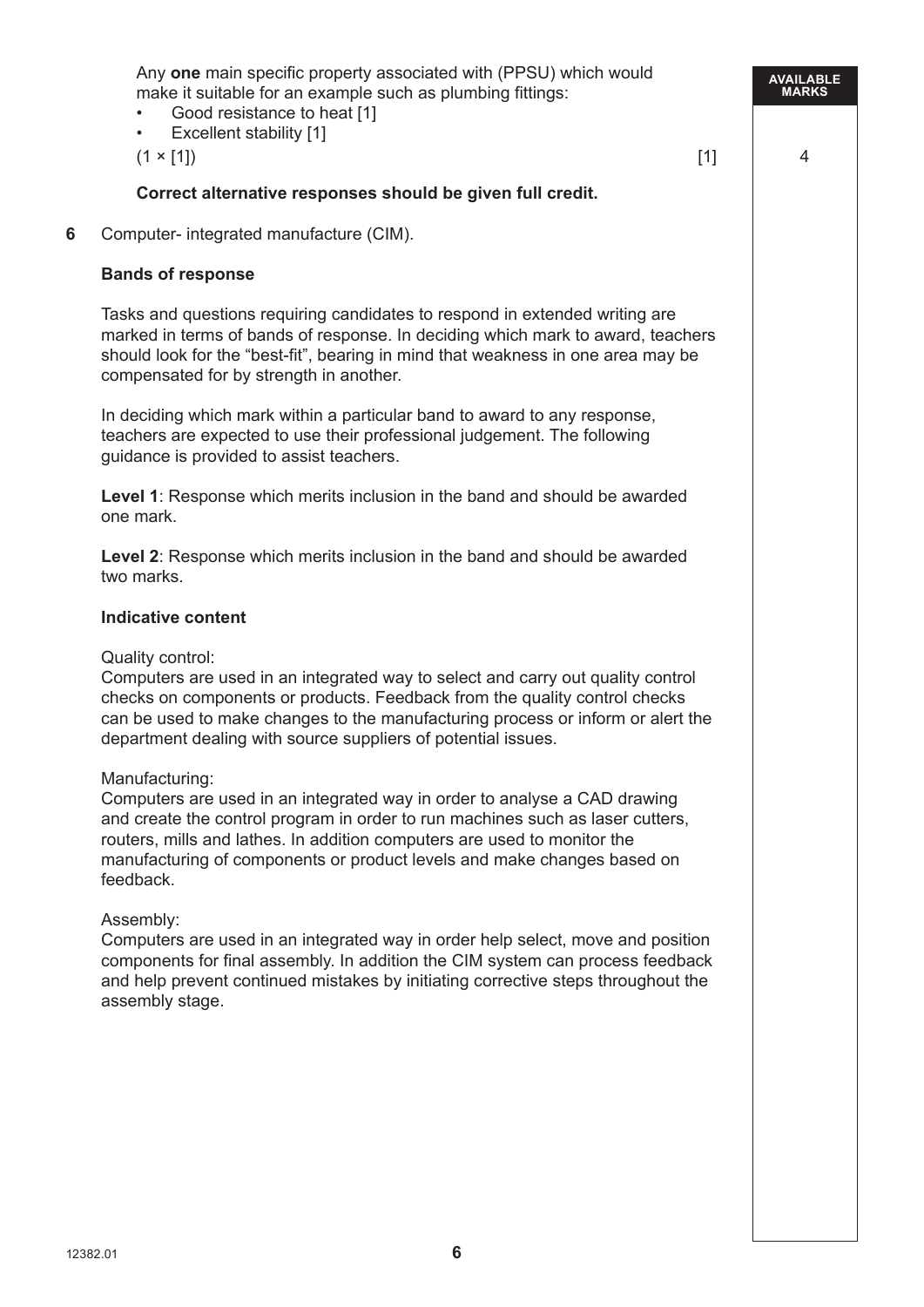| <b>Response</b><br>band | <b>Description</b>                                                                                                                                                                                                                                               | <b>Mark</b><br>band |
|-------------------------|------------------------------------------------------------------------------------------------------------------------------------------------------------------------------------------------------------------------------------------------------------------|---------------------|
|                         | When a response is not worthy of credit, a [0] mark should be awarded.                                                                                                                                                                                           |                     |
| <b>Basic</b>            | Basic content.                                                                                                                                                                                                                                                   | $\mathbf{1}$        |
|                         | Basic use of a writing form and style. Basic information<br>outlined with little or no use of technological vocabulary.                                                                                                                                          | $\overline{2}$      |
|                         | Spelling, grammar, and punctuation are inaccurate.                                                                                                                                                                                                               |                     |
| Satisfactory            | Satisfactory selection and use of a writing form and<br>style to the content. The content is poorly organised with<br>satisfactory information outlined for each area and little use<br>is made of appropriate technological vocabulary.                         | 3                   |
|                         | Spelling, grammar, and punctuation are inaccurate.                                                                                                                                                                                                               |                     |
|                         | Satisfactory selection and use of a writing form and style<br>which is mostly appropriate to the content. The content is<br>organised with information outlined for each area and some<br>use is made of appropriate technological vocabulary.                   | 4                   |
|                         | Spelling, grammar, and punctuation are mostly accurate.                                                                                                                                                                                                          |                     |
| Good                    | Good selection and use of a writing form and style which<br>is appropriate to the content. The content is organised with<br>good information outlined for each area and some use is<br>made of appropriate technological vocabulary.                             | 5                   |
|                         | Spelling, grammar, and punctuation are mostly accurate.                                                                                                                                                                                                          |                     |
|                         | Very good selection and use of a writing form and style<br>which is appropriate to the content. The content is<br>organised with very good information outlined for each area<br>and use is made of appropriate technological vocabulary.                        | 6                   |
|                         | Spelling, grammar, and punctuation are accurate.                                                                                                                                                                                                                 |                     |
| Excellent               | Excellent selection and use of a writing form and style<br>appropriate to the content. The content is organised with<br>excellent information outlined for each area and accurate<br>use is made of appropriate technological vocabulary.                        | 7                   |
|                         | Spelling, grammar, and punctuation are accurate.                                                                                                                                                                                                                 |                     |
|                         | Excellent selection and use of a writing form and style<br>appropriate to the content. The content is well-organised<br>with excellent information outlined for each area and<br>widespread and accurate use is made of appropriate<br>technological vocabulary. | 8                   |
|                         | Spelling, grammar, and punctuation are accurate.                                                                                                                                                                                                                 |                     |
|                         |                                                                                                                                                                                                                                                                  | $\overline{8}$      |

**AVAILABLE MARKS**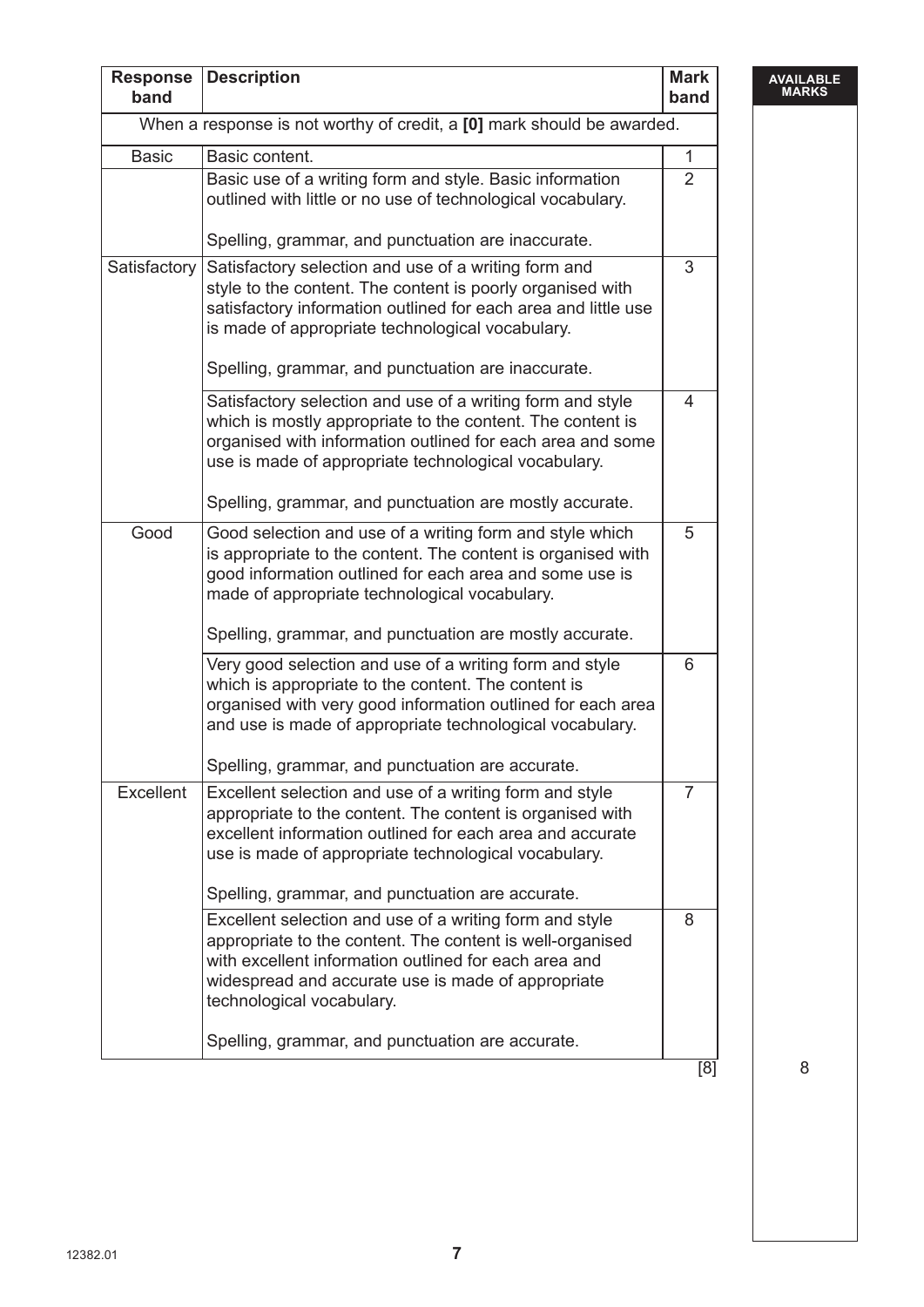**7 (a)** A design could be based on the support rail cut along the line (A - A). A new top section of smaller diameter (to fit inside the bottom section) would have a ball and spring mechanism insert in each end. The bottom section would have a series of vertical holes drilled along each side. Once the top section is inserted the ball and spring mechanism could be pressed in by the adult to create a suitable height.

| When a response is not worthy of credit, a [0] mark should be awarded.<br>Basic sketch lacking detail.<br>1<br>$\overline{2}$<br>Sketch(es) and the annotation are limited.<br>The design lacks detail showing:<br>how an adult can extend the length of the support<br>rail quickly; and/or<br>to accommodate different heights.<br>3<br>Sketch(es) and annotation are satisfactory.<br>The design shows:<br>how an adult can extend the length of the support<br>rail quickly; and/or<br>to accommodate different heights.<br>4<br>Sketch(es) and annotation are good.<br>The design shows:<br>how an adult can extend the length of the support<br>rail quickly; and<br>to accommodate different heights. | <b>Mark</b><br>band |
|--------------------------------------------------------------------------------------------------------------------------------------------------------------------------------------------------------------------------------------------------------------------------------------------------------------------------------------------------------------------------------------------------------------------------------------------------------------------------------------------------------------------------------------------------------------------------------------------------------------------------------------------------------------------------------------------------------------|---------------------|
|                                                                                                                                                                                                                                                                                                                                                                                                                                                                                                                                                                                                                                                                                                              |                     |
|                                                                                                                                                                                                                                                                                                                                                                                                                                                                                                                                                                                                                                                                                                              | $\mathbf{1}$        |
|                                                                                                                                                                                                                                                                                                                                                                                                                                                                                                                                                                                                                                                                                                              | 2                   |
|                                                                                                                                                                                                                                                                                                                                                                                                                                                                                                                                                                                                                                                                                                              |                     |
|                                                                                                                                                                                                                                                                                                                                                                                                                                                                                                                                                                                                                                                                                                              | 3                   |
|                                                                                                                                                                                                                                                                                                                                                                                                                                                                                                                                                                                                                                                                                                              |                     |
|                                                                                                                                                                                                                                                                                                                                                                                                                                                                                                                                                                                                                                                                                                              | $\overline{4}$      |
|                                                                                                                                                                                                                                                                                                                                                                                                                                                                                                                                                                                                                                                                                                              |                     |
| 5<br>Sketches and annotation are excellent.                                                                                                                                                                                                                                                                                                                                                                                                                                                                                                                                                                                                                                                                  | 5                   |
| The design shows in detail:<br>how an adult can extend the length of the support<br>rail quickly; and<br>to accommodate different heights.                                                                                                                                                                                                                                                                                                                                                                                                                                                                                                                                                                   |                     |

#### **AVAILABLE MARKS**

**Correct alternative responses should be given full credit.**